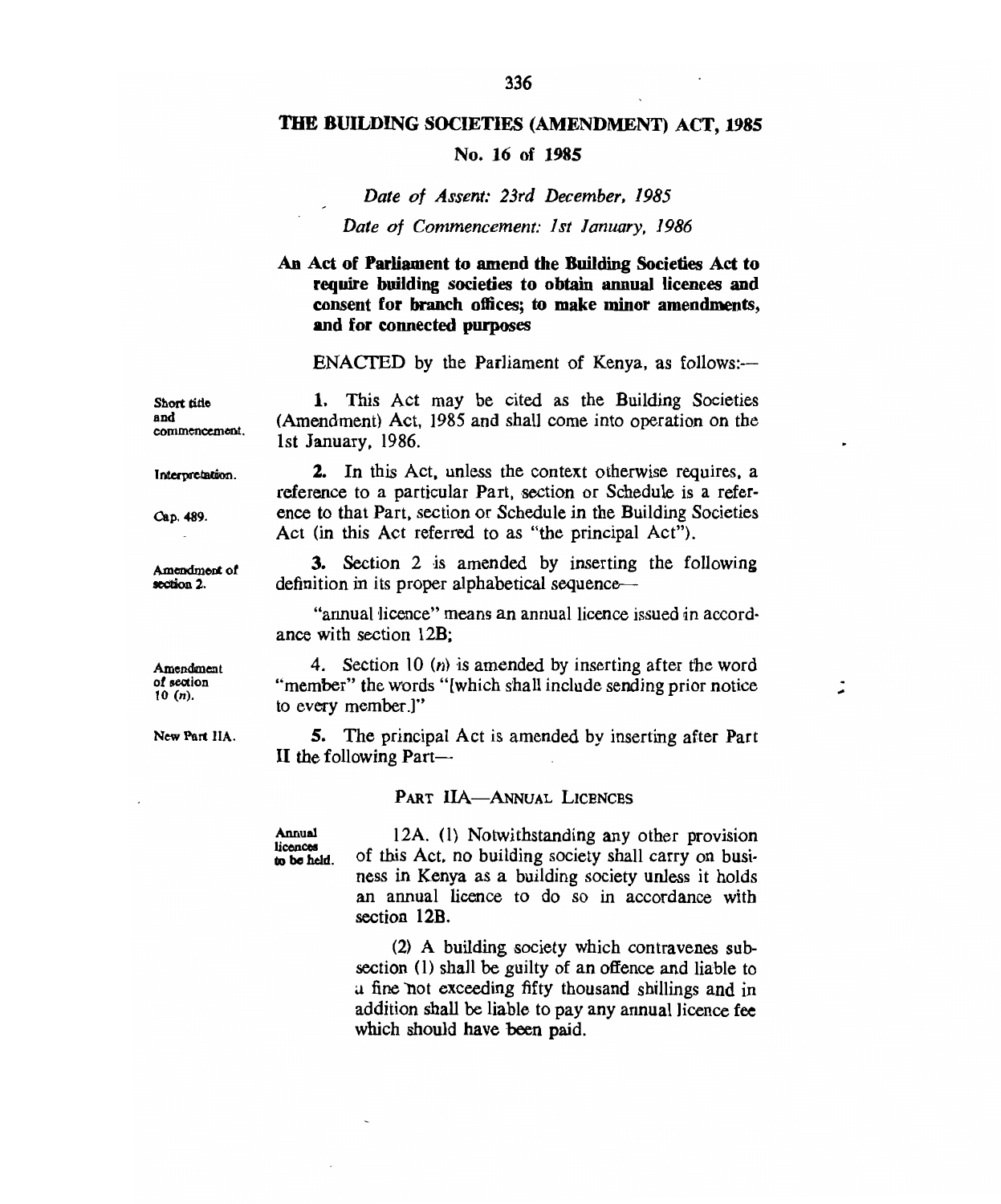$\ddot{\cdot}$ 

## **<sup>1985</sup>***Building Societies (Amendment)*

(3) Where a building society contravenes subsection (1), every person who at the time of the contravention was a director or officer or was concerned in the management of the building society. or was acting, or purporting to act, in such a capacity, shall also be guilty of an offence unless he proves—

- (a) that, through no act or omission on his part, he did not know that the contravention was intended or about to take place or was taking place; or
- *(6)* that he took all reasonable steps to prevent the contravention taking place.

(4) A person who is guilty of an offence under subsection (3) shall be liable to a fine not exceeding ten thousand shillings or to imprisonment for a term not exceeding one year or to both.

Issue of **Issue of**  licences.

12B. (1) Where a building society is registered under this Act an application by the building society for an annual licence to carry on business as a building society must be made to the Registrar on such form as may be prescribed and with payment of the annual licence fee specified in Schedule 1.

(2)When he receives an application in accordance with subsection (1) the Registrar shall issue the building society with an annual licence in such form as may be prescribed.

(3) An annual licence issued under subsection (2) shall remain in force until 31st December in the year in which it is issued but may be renewed om year to year on payment of further annual licence fees.

Display of amual licence.

I2C. An annual licence shall be prominently displayed by the building society at its head office in Kenya and a copy shall be prominently displayed at every branch office in Kenya.

Change of **name** and **name and**  mation. **=don.** 

12D. (1) If a building society changes its name in accordance with section 46, when the Registrar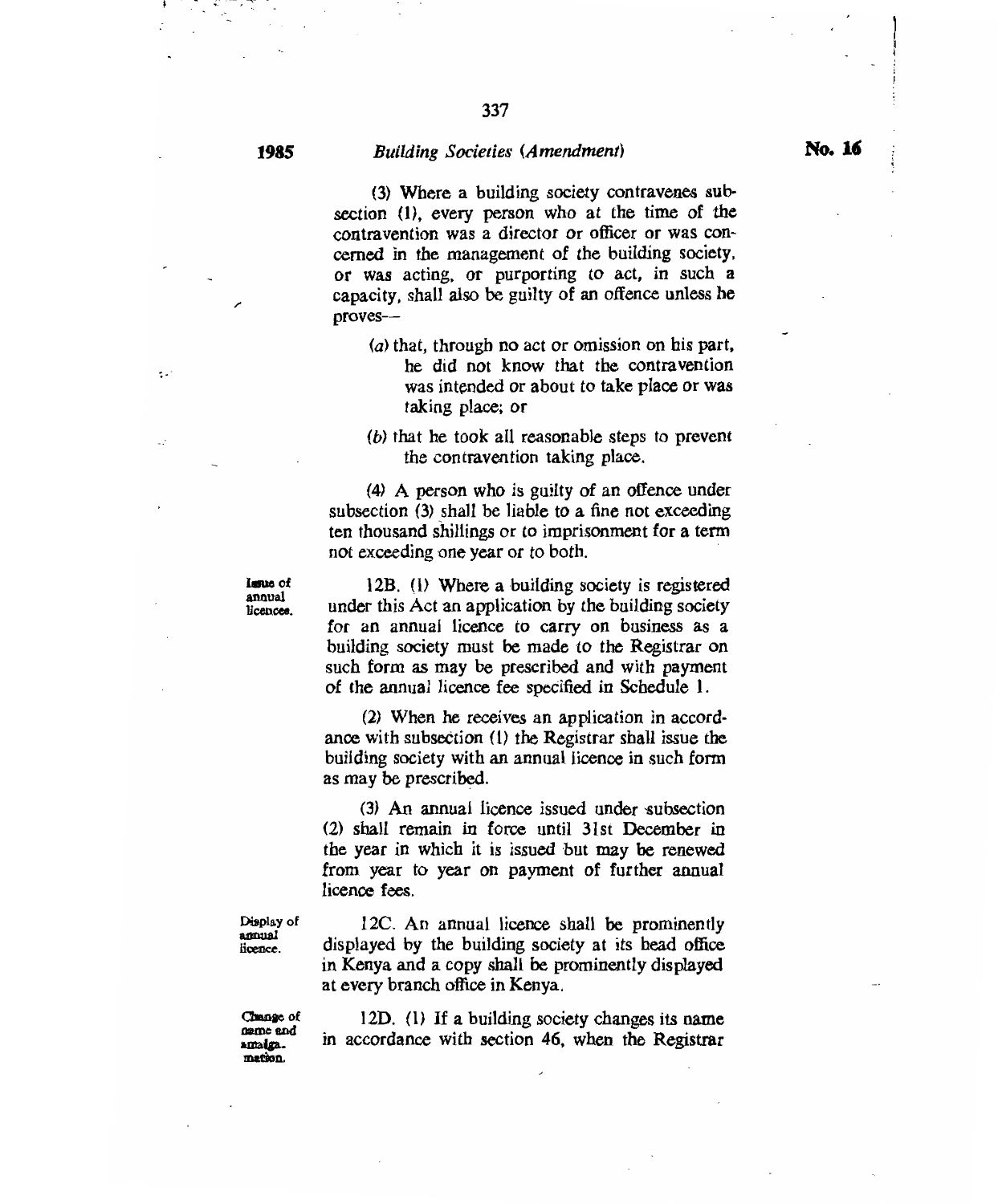338

registers one copy of the resolution under section 46 (3) he shall endorse any annual licence in force with the new name of the society.

(2) Where two or more building societies amal- gamate under Part **VIII,** none of those societies are entitled to any refund of annual licence fees in respect of any unexpired periods of their annual licences, but the Registrar shall issue to the new society an annual licence for the longest of those unexpired periods.

Revocation or cancellation of annual licence.

# 12E.  $(1)$  If-

- $(a)$  registration of a building society is suspended or cancelled under section 63; or
- (b)a building society is dissolved in terms of section 64 or 70,

any annual licence in force shall be deemed to be revoked for the period of suspension or, in the case of a cancellation or dissolution, permanently.

- $(2)$  Where an annual licence is-
- (a) deemed to be revoked under subsection  $(1)$ ; or
- (b)wholly or partly cancelled at the request of the building society,

the building society is not entitled to any refund of the annual licence fee in respect of any unexpired period of the licence.

12F. The transitional provisions set out in Schedule 3 shall apply. **Transitional** provisions.

6. Section 29A is amended by inserting after the word "Minister" the words "for the time being responsible for finance".

7. Section 33 (4) is amended by repealing the words "shall be entitled to receive on demand" and substituting the words "shall be sent."

8. The principal Act is amended by inserting after section 47 the following section—

Amendment of section 29A.

Amendment of section 33 (4).

New section 47A.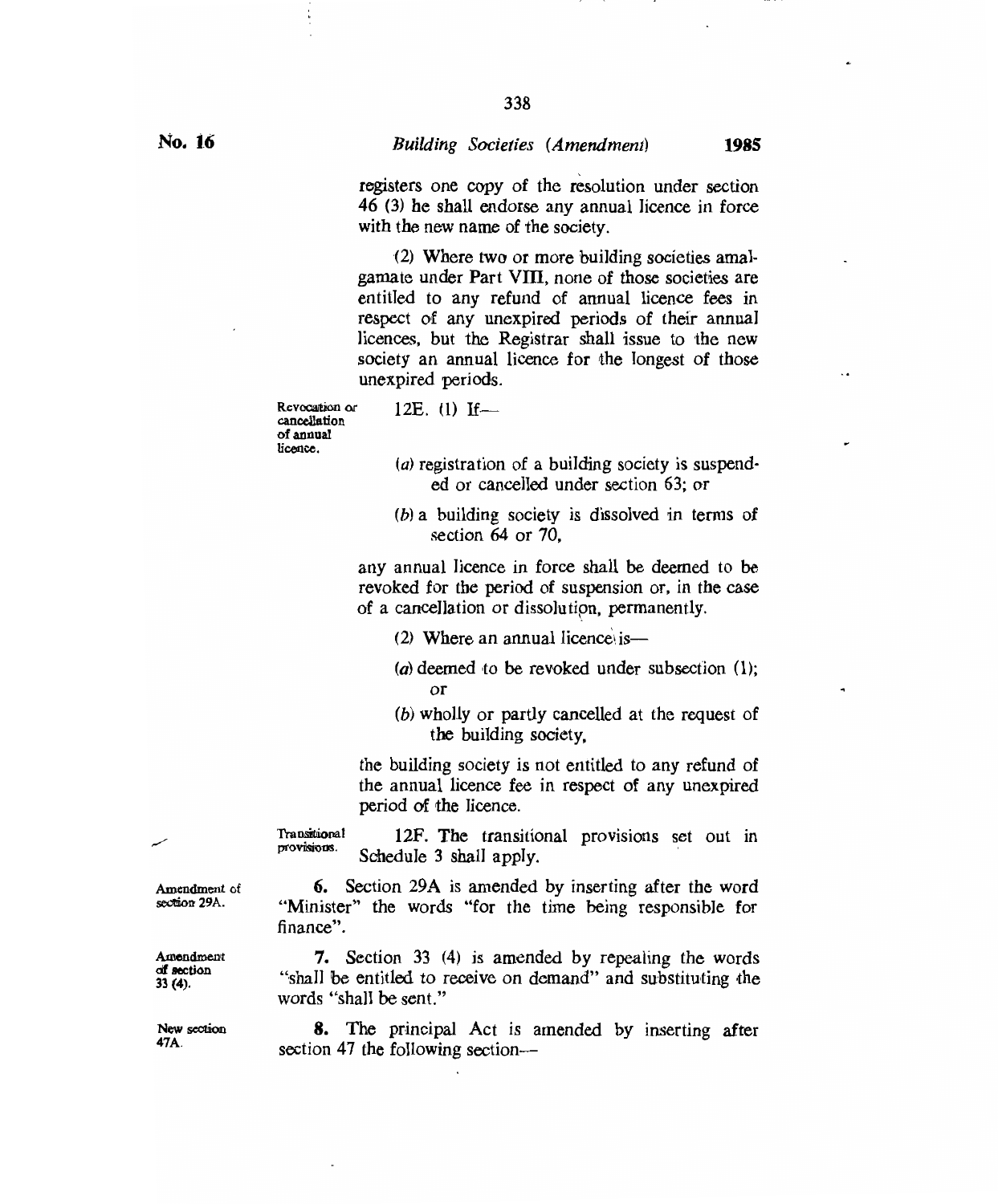Ł

## **<sup>1985</sup>***Building Societies (Amendment)*

**Consent 47A.** A building society shall not open or required for  $\epsilon$  presents a beginning on  $\epsilon$ **branch office. óperate a branch office** or an office other than its registered office without the written consent of the Registrar.

**9.** Section 50 is amended by inserting after the words Amendment "section 47," the words "section 47A,".

**10.** Section 71 is amended—<br>**section** 71.

- (a) in subsections (1) and (2), by inserting after the word "registered" in both places where it occurs the words "and licensed";
- (6) in subsection (4), by repealing the words "ten thousand shillings" and substituting the words "one hundred thousand shillings";

 $(c)$  by inserting at the end the following subsections-

(5) Where a society, association, partnership or company contravenes subsection (1) or suhsection (2), every person who at the time of the contravention was an officer, partner or director or was concerned in the management of the society, association, partnership or company, or was acting, or purporting to act, in such a capacity, shall also be guilty of an offence unless he proves—

- $(a)$  that through no act or omission on his part, he did not know that the contravention was intended or about to take place or was taking place; or
- $(b)$  that he took all reasonable steps to prevent the contravention taking place.

(6) A person who is guilty of an offence under subsection (5) shall be liable to a fine not exceeding ten thousand shillings or to imprisonment for a term not exceeding one year or to both.

11. Section 74 is amended by repealing the words "two Amendment" and substituting the words "form the words 74. thousand shillings" and substituting the words "five thousand shillings".

**Amendment** of

**Amendment of** 

**mendment of mion 50.**